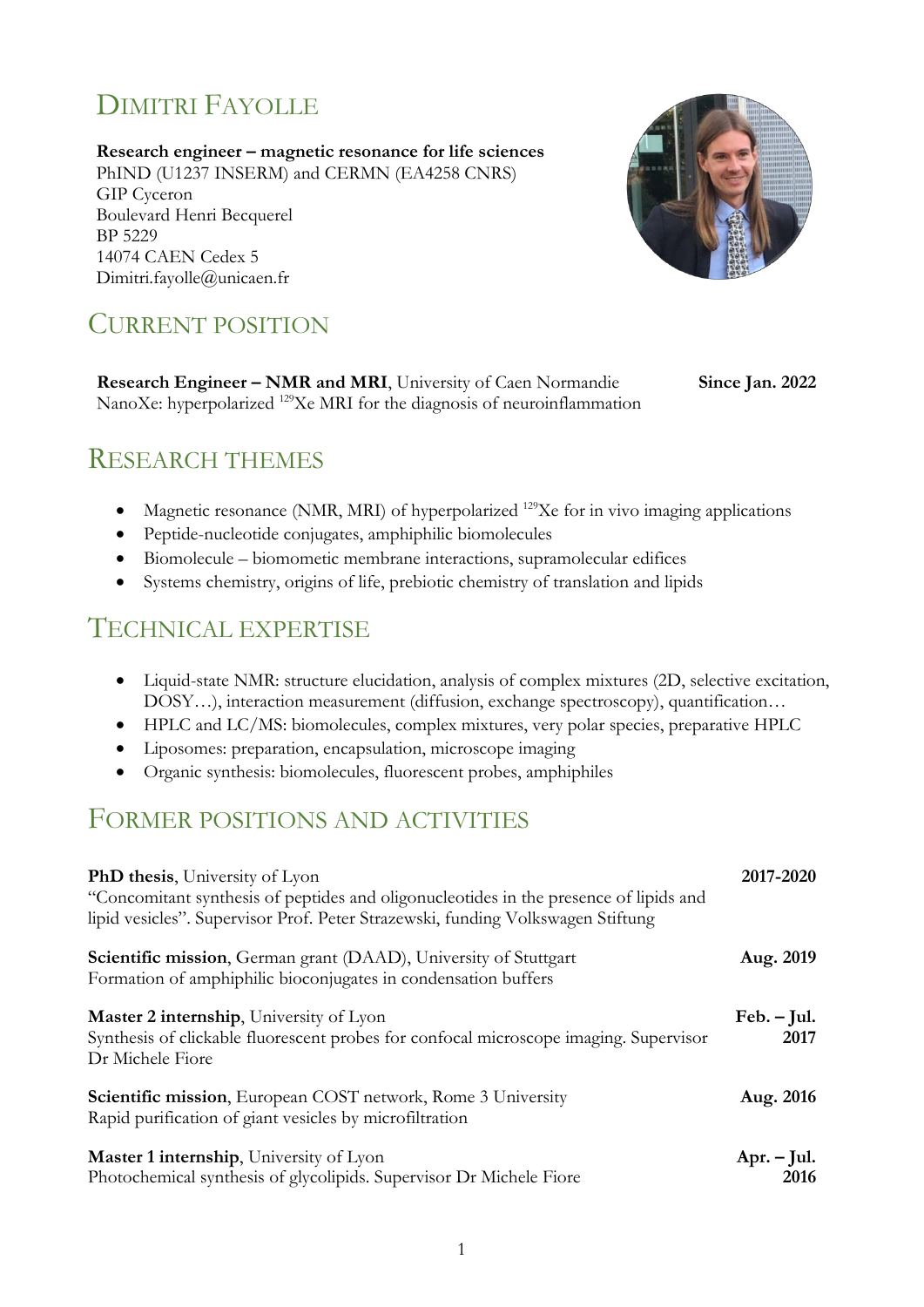## PEER-REVIEWED PUBLICATIONS

6. M. Fiore, **D. Fayolle**, J. Ruiz, C. Chieffo, A. Lopez, L. Soulère, P. Oger, E. Altamura, F. Popowycz and R. Buchet, Prebiotic synthesis of phospholipids and analogies with phospholipid biochemistry. *Astrobiology.* **2022**, 22, 6. [www.doi.org/10.1089/ast.2021.0059](http://www.doi.org/10.1089/ast.2021.0059)

5. A. Lopez, **D. Fayolle**, M. Fiore and P. Strazewski, Chemical analysis of lipid boundaries after consecutive self-reproductions of supported giant vesicles. *iScience*. **2020**, 23 (11), 101677. [www.doi.org/10.1016/j.isci.2020.101677](http://www.doi.org/10.1016/j.isci.2020.101677)

4. E. Altamura, A. Comte, A. D'Onofrio, C. Roussillon, **D. Fayolle**, R. Buchet, F. Mavelli, P. Stano, M. Fiore and P. Strazewski, Racemic phospholipids for origin of life studies. *Symmetry*. **2020**, 12 (7), 1108. [www.doi.org/10.3390/sym12071108](http://www.doi.org/10.3390/sym12071108)

3. **D. Fayolle**, N. Berthet, B. Doumeche, O. Renaudet, P. Strazewski and M. Fiore, Towards the synthesis of outer membrane vesicle models with micromolar affinity to wheat germ agglutinin from alkyl dithioglycosides. *Beilstein J. Org. Chem.* **2019**, 15, 937-946. [www.doi.org/10.3762/bjoc.15.90](http://www.doi.org/10.3762/bjoc.15.90)

2. **D. Fayolle**, M. Fiore, P. Stano and P. Strazewski, Rapid purification of giant lipid vesicles by microfiltration. *PLoS ONE* **2018**, *13*: e0192975 [www.doi.org/10.1371/journal.pone.0192975](http://www.doi.org/10.1371/journal.pone.0192975)

1. **D. Fayolle**, E. Altamura, A. D'Onofrio, W. J. Madanamothoo, B. Fenet, F. Mavelli, R. Buchet, P. Stano, M. Fiore **and** P. Strazewski, Crude phosphorylation mixtures containing racemic lipid amphiphiles self-assemble to give stable primitive compartments. *Sci. Rep.* **2017**, 7, 18106. [www.doi.org/10.1038/s41598-017-18053-y](http://www.doi.org/10.1038/s41598-017-18053-y)

#### ORAL COMMUNICATIONS AND POSTERS

6. **D. Fayolle**, M. Fiore and P. Strazewski, Co-evolution of peptides, RNA and lipids. **Poster**, *Volkswagen Stiftung Status Symposium on "Life?"*, **2019**, Hanovre, Allemagne

5. **D. Fayolle**, M. Fiore and P. Strazewski, The formation of peptido-RNA in the presence of giant vesicles. **Oral communication**, *séminaire annuel de l'ICBMS*, **2019**, Villeurbanne, France. **Best oral communication prize**

4. **D. Fayolle**, M. Fiore and P. Strazewski, Abiotic, enzyme-free formation of peptide-RNA conjugates in water in the presence of lipid aggregates. **Oral communication**, *Congress of the French Chemical Society*, **2018**, Montpellier, France

3. **D. Fayolle**, M. Fiore, P. Stano and P. Strazewski, Rapid purification of giant lipid vesicles by microfiltration. **Poster**, *symposium* "*Systems Chemistry 2017" de l'action COST CM 1034*, **2017**, Sopron, Hongrie

2. **D. Fayolle**, P. Stano, M. Fiore and P. Strazewski, Purification of giant lipid vesicles by microfiltration. **Oral communication**, *Groupe de travail 3 de l'action COST CM 1034*, **2017**, Varsovie, Pologne

1. **D. Fayolle**, M. Fiore, A. Dhenain, E. Lacôte, P. Larini and P. Strazewski, "Tetrazine-Click-ARN". **Poster**, *restitution à l'Institut de Chimie de Lyon*, 2017, Villeurbanne, France